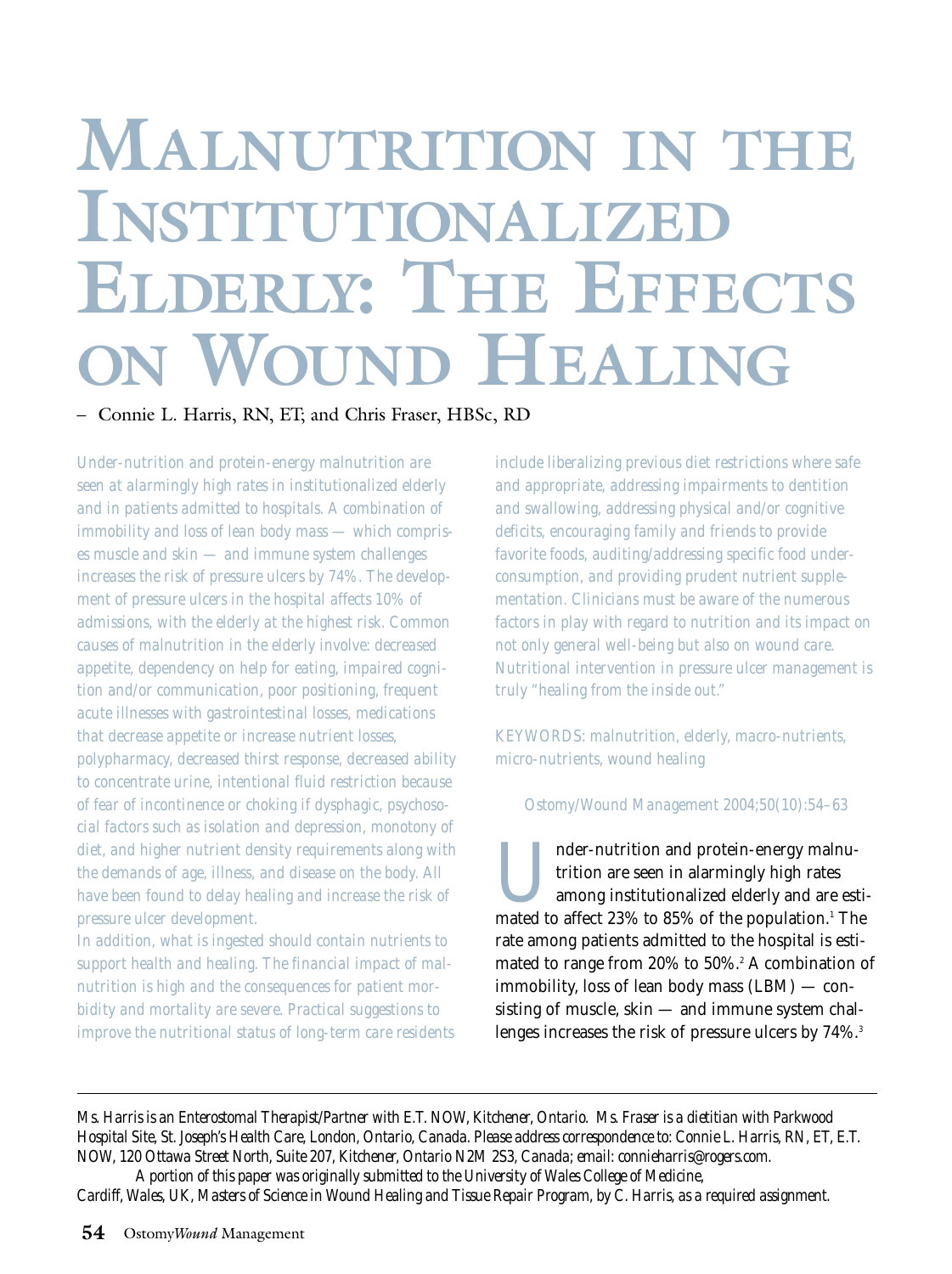A 1998 Swiss study showed a 10% incidence of pressure ulcer development in acute hospitals; in 2001, a German prevalence study showed an incidence of between 24% and 39% in patients over the age of 65 years. In patients with a fractured hip, many of whom are already malnourished at the time of fracture, the incidence is between 55% and  $66\%$ ,  $5.6$ Pressure ulcers cause pain, slow rehabilitation, delayed hospital discharge, and increased costs for hospital care, long-term care facilities, and the community. This was the case with Ms. S, a frail 93-yearold with osteoarthritis and a poor appetite. Despite nutritional supplements, her serum album was 22. She was totally dependent for positioning and nourishment and during a brief illness she developed a 10 cm x 7 cm x 0.3 cm Stage III pressure ulcer on her right hip over the trochanter (see Figure 1).

This article explores the causes of malnutrition in the elderly, the role of nutrients, and the effects of malnutrition on wound healing at the cellular level and in clinical studies and offers suggestions for practical interventions to improve nutrition in this at-risk population.

#### **Intrinsic Factors Risk Factors for Malnutrition in the Elderly**

Both micronutrients (vitamins and minerals) and macronutrients (carbohydrates, fats, and protein) are intrinsic or essential factors in the wound healing cascade of inflammation, proliferation, and remodeling.7 Pressure ulcer development or the presence of a chronic nonhealing ulcer places increased metabolic demands on the individual and initiates a cascade of catabolic events that includes an increase in the release of catabolic hormones (eg, cortisol and catecholamines) and a simultaneous down-regulation of

the anabolic hormones (eg, testosterone and growth hormone).<sup>8,9</sup> This stress response results in the breakdown of the body's tissues, including stored fat and protein, in order to generate the raw materials needed for gluconeogenesis, a process that produces glucose to meet the increased energy needs associated with the metabolic stress of having a pressure ulcer. Without immediate and assertive



*Figure 1 A frail elderly woman with a Stage III pressure ulcer.*

nutritional intervention to provide the raw materials to meet this increased demand for energy, initiate wound closure, and replace potential losses during the wound healing process, healing will be delayed.10,11 Catabolism also can be a response to stress, malnourishment, trauma, or infection. These factors can occur simultaneously, each contributing to the catabolic state, and also with inter-related cause and effect, causing a spiral of malnutrition that impacts the wound healing process.

Normal physiologic changes that occur in the aging human body contribute to undernourishment. Morley and Silver<sup>12</sup> described "an anorexia of aging" where a decrease in appetite results in decreased nutritional intake, weight loss, and deterioration in health in response to reduced physical activity and a decreased metabolic rate. This may lead to further inactivity and deconditioning with a loss of metabolic cell mass and physical frailty. Other factors that put the elderly at risk for malnutrition and dehydration include dependency on help for eating, impaired

*Ostomy/Wound Management 2004;50(10):54–63*

#### **KEY POINTS**

- **•** Malnutrition in the elderly has many causes and a wide variety of serious consequences.
- **•** In this in-depth review, the authors describe the role of nutrients in wound healing as well as common risk factors for, and signs of, malnutrition.
- **•** Practical suggestions to improve the nutritional status of the elderly, particularly nursing home residents, are provided.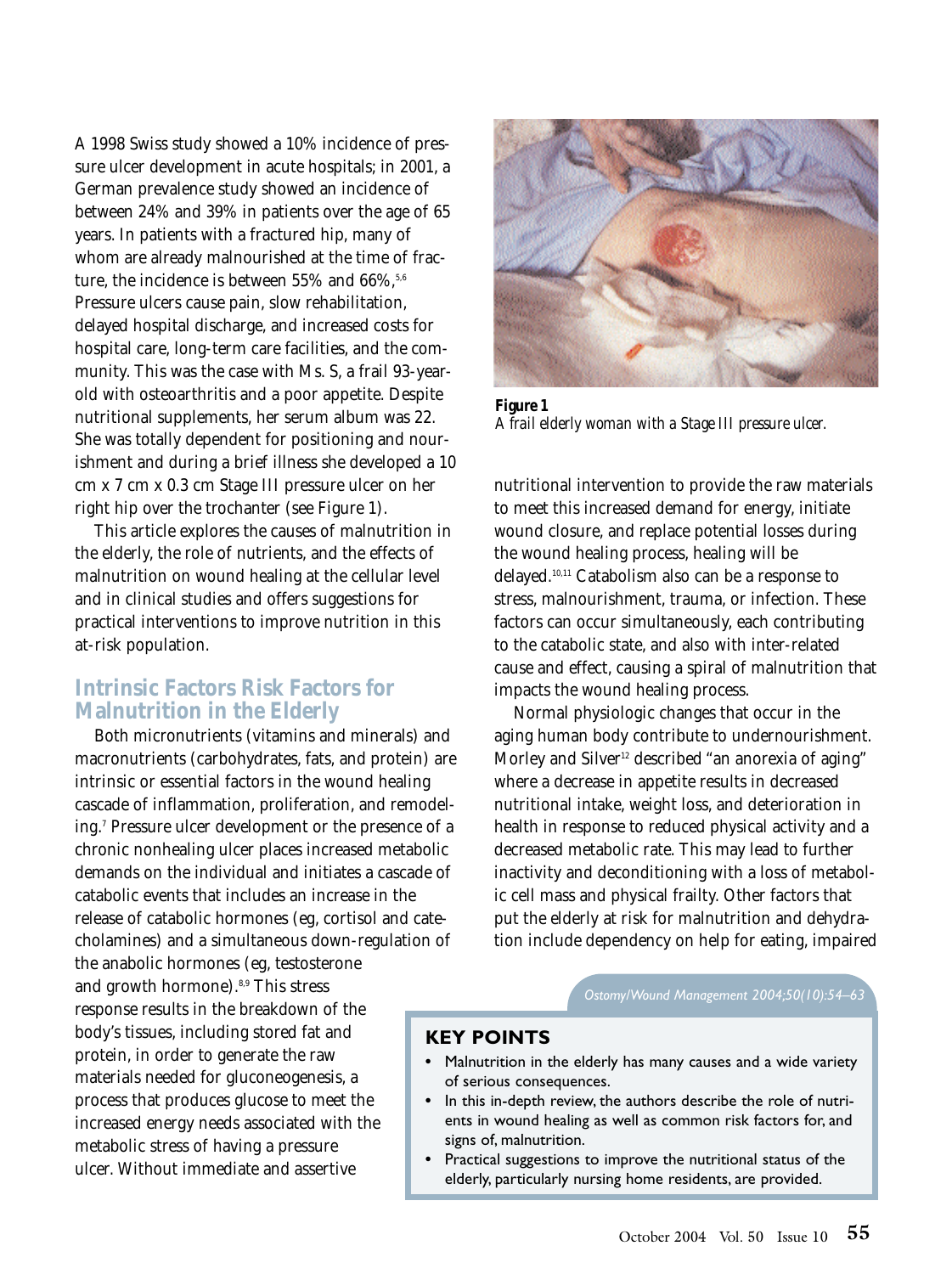cognition and/or communication, poor positioning, frequent acute illnesses with gastrointestinal losses, medications that decrease appetite or increase nutrient losses (eg, diuretics and laxatives), polypharmacy, decreased thirst response, decreased ability to concentrate urine, and intentional fluid restriction because of fear of incontinence or choking if dysphagic.13,14 A variety of psychosocial factors, such as social isolation and depression, also may impact negatively on an elderly individual's nutrition and hydration status.

Decreased taste thresholds<sup>15</sup> and a loss of olfactory distinction, more common in elderly than in younger individuals, leads to a loss of hedonistic pleasure in eating. Using a small study sample of 23 elderly and 32 young adults, De Graaf et al<sup>16</sup> demonstrated that, on average, the elderly preferred foods with higher flavor concentrations. In addition, poor dentition causes an inability to chew food properly and the presence of dysphagia (documented in 40% to 60% of long-term care residents) frequently contributes to undernourishment.<sup>17,18</sup>

Gastrointestinal changes — ie, a reduction in the mucosal surface of the small bowel diminishing the ability of the villi to absorb nutrients — were thought to impair absorption of nutrients in the elderly. Although still reported in the literature, more recent work by Corazzi et al<sup>19</sup> failed to confirm this theory in the absence of underlying disease. Decreased hydrochloric acid production in the stomach (hypochlorhydria) occurs in 50% of the elderly due to atrophic gastritis, in which the initiation of protein digestion is reduced and the assimilation of vitamin  $B_{12}$  is impaired.<sup>15</sup> The reduced stimulation of pancreatic enzymes and decreased bile released into the small intestine impairs the digestion and absorption of carbohydrates, proteins, fats, vitamins A and E and folate, $17$  calcium carbonate, and ferric iron.15 As a result, under-nutrition can occur even when nutritional intake is adequate. Constipation, fecal impaction, diarrhea, indigestion, nausea, and vomiting also inhibit appetite.<sup>17</sup>

Diseases such as chronic obstructive pulmonary disease (COPD), cancer, AIDS, and rheumatoid arthritis cause inflammation and increased cytokine production, which suppress appetite.<sup>20</sup> Acute and

chronic infections, wounds, and hypermetabolism cause anorexia, micronutrient deficiencies, and increased need for energy and protein.<sup>21</sup> Drug side effects also cause diminished appetite and malabsorption. Depression and dementia can cause an inability to recognize the need to eat.<sup>22</sup> Other compounding factors that put the elderly at increased risk for malnutrition and which may or may not be associated with the factors previously noted include existing wounds, infection, neuromuscular disorders, diabetes, and renal impairment.<sup>13</sup>

# **Extrinsic Risk Factors for Malnutrition**

Monotony of diet in institutional care and the timing of meals also impact nutritional wellness. Meals are often served between 9 a.m. and 5 p.m. with little or no opportunity for any flexibility or for a nutritious snack in the evening to break up the 16 hour stretch between dinner one day and breakfast the next.<sup>23</sup> Eating alone can reduce appetite by as much as  $30\%$  to  $44\%$ .<sup>24,25</sup>

**Increased nutritional requirements with aging and wounds.** Elderly adults with intact skin require a higher intake of dietary protein (1 to 1.5 g/kg of body weight) than younger adults (0.8 g/ kg of body weight).<sup>26</sup> In the older adult, energy (calorie) needs decrease; protein, fluid, fiber, vitamin, and mineral needs remain generally unchanged or increase.<sup>27</sup> As a result, the nutrient density of the older adult's diet must increase, concentrating a relatively greater amount of nutrients within fewer calories.

When a wound develops, protein may need to be increased as much as 2.5 times and calories increased by  $50\%$ <sup>11</sup> (see Table 1). When a wound is present, the carbohydrate and total calorie intake must be adequate to meet the increased metabolic demands to spare protein and prevent its catabolism.

With protein-energy malnutrition, loss of lean body mass, which accounts for 75% of the body weight, occurs. A loss of 10% leads to impaired immunity, but the body will prioritize the need for protein substrate to allow healing. With a 20% loss, healing of existing wounds decreases and new wounds develop from loss of collagen, decreased zinc absorption, edema, weakness, and infection. Nutritional intake is directed to restoring lean body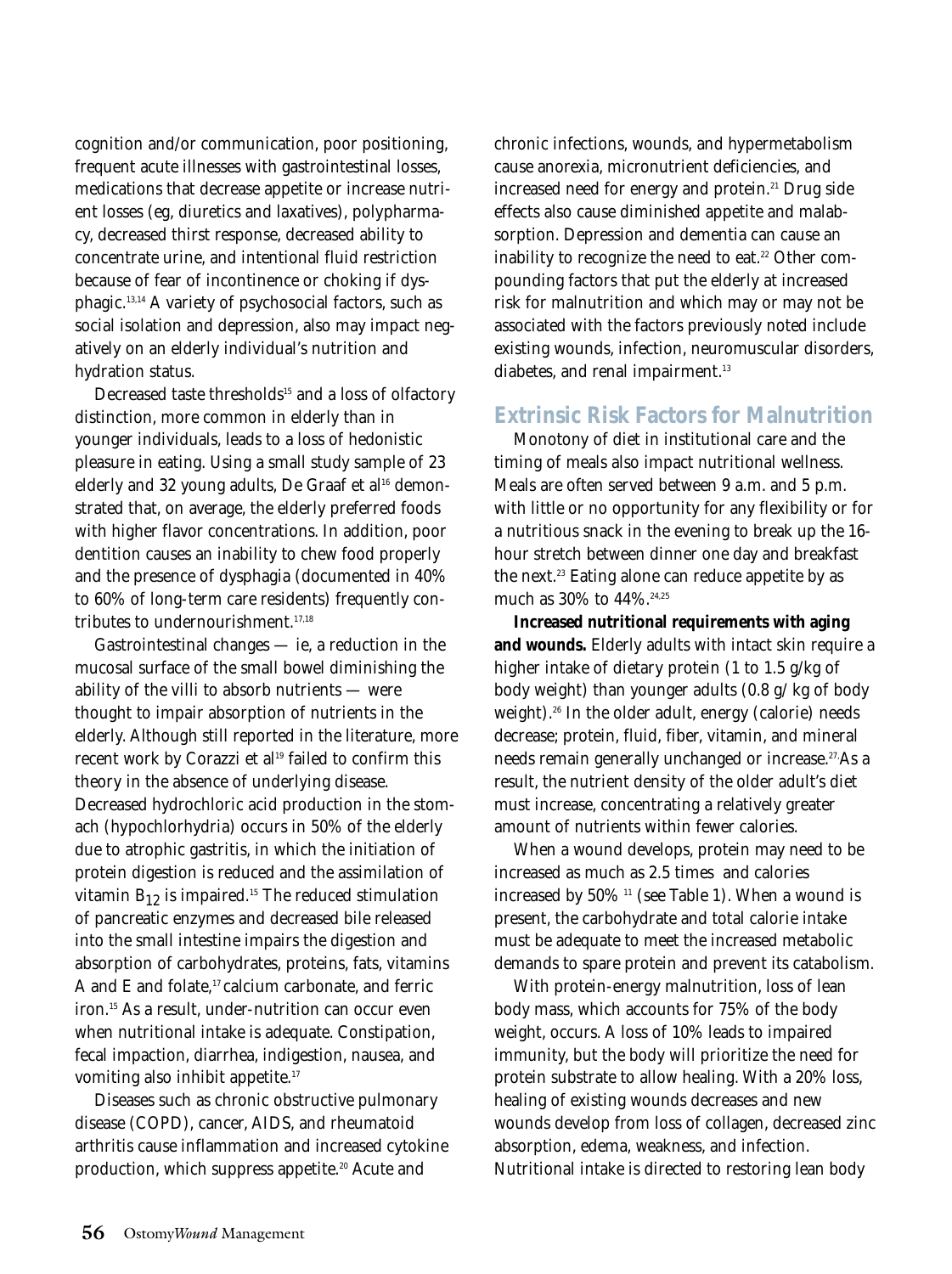mass, which competes with the demands of the wound.28 Further loss of proteins occurs with heavily exudating or chronic exudating wounds and with edema.10 In an already malnourished individual, a downward spiral of complications may commence.

Taking frequent serial weights in an elderly individual with a wound is important. Assessment of weight is inexpensive and noninvasive. Weight loss negatively impacts on wound healing. Clinicians should not assume that overweight individuals are well- or over-nourished. Weight loss in the presence of a wound implies catabolism and is not recommended. Facilities must have systems in place to monitor weight on a regular basis.<sup>13</sup>

# **The Role of Nutrients in Wound Healing**

Nutrients involved in wound healing function in cellular, structural, and immune processes and in all three phases of wound healing. For example, zinc and iron play a role at the cellular level such as DNA synthesis, cell division, and proliferation. Protein, iron, zinc, and vitamins A and C are important in structural processes such as collagen synthesis and strength and re-epithelialization. These nutrients also are involved in immune processes such as antibody response, leukocyte migration to the wound, and disposal of waste products produced by leukocytes and contribute to the size and number of lymphocytes and killer T-cells.<sup>29,30</sup>

More than 50 nutrients, including water (dehydration is one of the most common nutrition-related problems in long term care<sup>31</sup>) are essential to sustain life and health, many of which play roles in skin integrity and the healing of pressure ulcers.

**Carbohydrates.** Adequate intake of carbohydrates is required to provide glucose to support normal cellular activities such as fibroblastic production and movement, leukocyte activity, mitosis, protein synthesis, and secretion of hormones and growth factors.10,32 When a wound develops, need for calories increases to support the inflammatory process and cellular activity, angiogenesis (new blood vessel formation), and collagen deposition in the proliferative phase and to prevent destruction of proteins.<sup>11</sup>

**Protein.** Lymphocytes, leukocytes, phagocytes,

monocytes and macrophages — immune system cells — are mainly comprised of proteins and are necessary to initiate a healthy inflammatory response in the healing process.<sup>33</sup> Protein-energy malnutrition may result in immunodeficiency with increased frequency and severity of infections as well as cause atrophy of the thymus gland and wasting of peripheral lymphoid tissue, with impairment of cell-mediated immune responses.<sup>34</sup> Activation of macrophages (necessary for phagocytosis of dead cells and antimicrobial ability), production of antigen-specific cytotoxic T-lymphocytes, and release of cytokines such as growth factors that trigger responses in other cells all are necessary to wound healing.<sup>35</sup> An impaired inflammatory response prevents the wound from progressing to the proliferative phase.<sup>33</sup> Protein-energy malnutrition reduces fibroblastic (fiber-producing) cellular activity and delays angiogenesis in the proliferative stage and reduced collagen synthesis and maturation in the remodeling stage, leading to increased wound dehiscence.<sup>10,36</sup>

In addition to protein catabolism to meet the increased energy needs, proteins are lost in wound exudates, which can contain as much as 100 g of protein per day.36 A deficiency in serum albumin, which accounts for more than 50% of total serum proteins, causes impaired wound perfusion, reducing the osmotic pressure in the intravascular space. This causes interstitial edema that accumulates in the posterior trunk and legs, reducing tissue oxygenation and tissue tolerance to the forces of pressure.<sup>37</sup> Edema increases the distance over which nutrients must travel to reach a wound; it also may be a factor in unidentified malnutrition by masking muscle and fat loss.29 Existing wounds may deteriorate to a more serious state. In Breslow et al's<sup>11</sup> long-term care study of 48 malnourished patients or those assessed to be at nutritional risk with Stage II to Stage IV pressure ulcers, the most severe hypoalbuminemia was seen in residents who developed Stage IV pressure ulcers (full-thickness skin loss with extensive destruction, tissue necrosis or damage to muscle, tissue, bone, tendon, joint, or articular capsule).

Albumin is freely permeable across cell membranes from the intravascular and extravascular compartments.36 Albumin provides a source of amino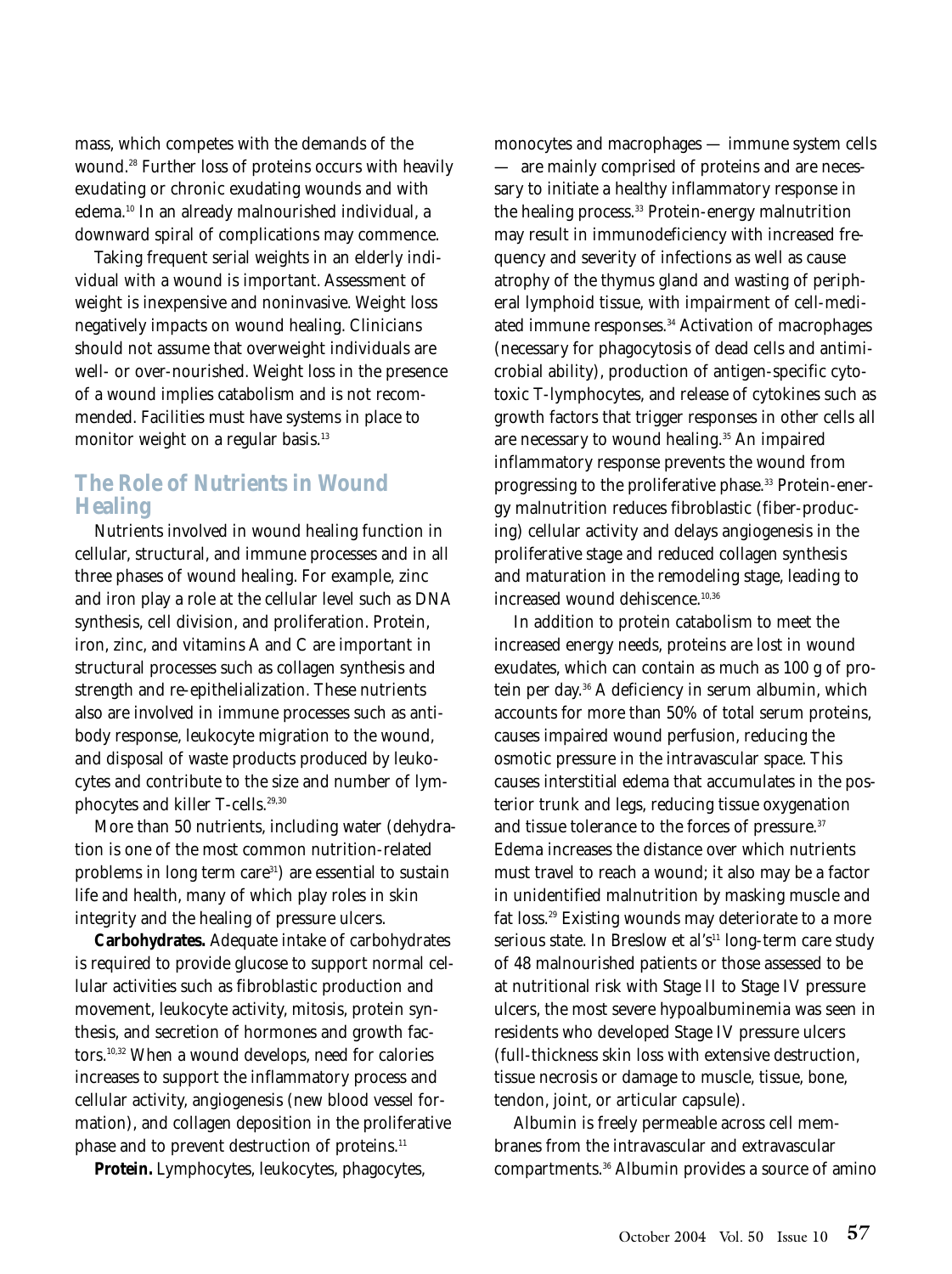# TABLE 1 A GUIDELINE TO SUPPLEMENTATION IN PRESSURE ULCER MANAGEMENT57-59

| Stage of<br>pressure ulcer | *Calories *Protein<br>(kcal/kg) | (g/kg)      | *Fluid<br>(c c/kg) | Multivitamin <sup>#</sup> /<br>mineral supplement | Vitamin C<br>(mg)     | $\mathsf{Zinc}^{\scriptscriptstyle{\ddagger}}$<br>(mg, elemental <sup>†</sup> ) |
|----------------------------|---------------------------------|-------------|--------------------|---------------------------------------------------|-----------------------|---------------------------------------------------------------------------------|
|                            | $30 - 35$                       | 1.2         | min. 27-30         | Assess intake, losses                             | Assess intake, losses | Assess intake, losses                                                           |
| $\mathbf{I}$               | min. 35                         | $1.2 - 1.5$ | $30 - 35$          | Yes                                               | Assess intake, losses | Assess intake, losses                                                           |
| III                        | 35-40                           | min. $1.5$  | $35 - 40$          | $Yes*$                                            | 500 bid               | 25 bid $\times$ 8 weeks                                                         |
| IV                         | $35-40+$                        | $1.5 - 2.0$ | $35-40$            | $Yes*$                                            | 500 bid               | 25 bid $\times$ 8 weeks                                                         |

*\* Use clinical judgment when managing patients/residents who are significantly over- or underweight when establishing ranges for energy, protein, and fluid provision*

*† Consider a multivitamin that contains 5,000 IU of vitamin A (many standard vitamin/mineral supplements contain 3,000 to 3,500 IU of vitamin A)*

*‡ 175 mg zinc gluconate = 25 mg elemental zinc; 110 mg zinc sulfate = 25 mg elemental zinc min. = minimum*

#### TABLE 2 PRECAUTIONS, CONTRAINDICATIONS,AND POTENTIAL RISKS OF COMMON NUTRIENT SUPPLEMENTATION FOR PRESSURE ULCER MANAGEMENT<sup>30,44,60,6</sup>

| <b>Protein</b> | Impaired renal and hepatic function                                                                                                                   |  |  |  |
|----------------|-------------------------------------------------------------------------------------------------------------------------------------------------------|--|--|--|
| <b>Fluid</b>   | Impaired renal and hepatic function<br>Congestive heart failure<br>Syndrome of inappropriate antidiruetic<br>hormone (SIADH)                          |  |  |  |
| Vitamin C      | Risk for oxalate stone development                                                                                                                    |  |  |  |
| Vitamin A      | Chronic renal failure                                                                                                                                 |  |  |  |
| Iron           | Anemia of chronic disease<br>Intractable iron deficiency anemia<br>Liver and pancreatic disease<br>Dialysis<br>Constipation/gastrointestinal distress |  |  |  |
| Zinc           | Gastrointestinal distress<br>Secondary copper deficiency<br>Alterations in immune response<br>Alterations in lipid profile                            |  |  |  |

acids. In a catabolic state or during wound healing when the body cannot meet increased energy demands, albumin deficiency impairs the inflammatory and proliferative stages. Some potential symptoms of protein deficiency include dry flaky skin; peripheral edema; sparse, easily pluckable, dyspigmented hair; muscle wasting; and cramps.<sup>29</sup> The key sources of protein include meat, fish, poultry, eggs, dairy products, legumes, seeds, and grains.<sup>38</sup>

**Fats.** Fats provide a concentrated source of calories, are an essential part of cell membranes, precursors for prostaglandins (which regulate numerous activities in cellular inflammation and metabolism), and contribute to local and systemic cell signaling pathways.39,40 Essential fatty acid deficiency impairs immunocompetence.<sup>41</sup>

#### **Vitamins and minerals.**

*Vitamin C.* Vitamin C is necessary for optimal immune response, cell mitosis, and monocyte migration into the wound tissue that transforms into macrophages during the inflammatory phase of wound healing.10 Vitamin C uptake increases during phagocytosis of debris and bacteria by macrophages; thereby, controlling infection. An antioxidant, vitamin C destroys free radicals that are by-products of oxidation and can damage healthy cells.<sup>42</sup> It forms bonds between the collagen fiber strands, providing extra stability and strength. If these bonds are not formed within the cell, the collagen will be rapidly broken down by collagenase, an enzyme found in the extracellular fluid. In addition, vitamin C is essential for angiogenesis; vitamin C deficiencies cause increased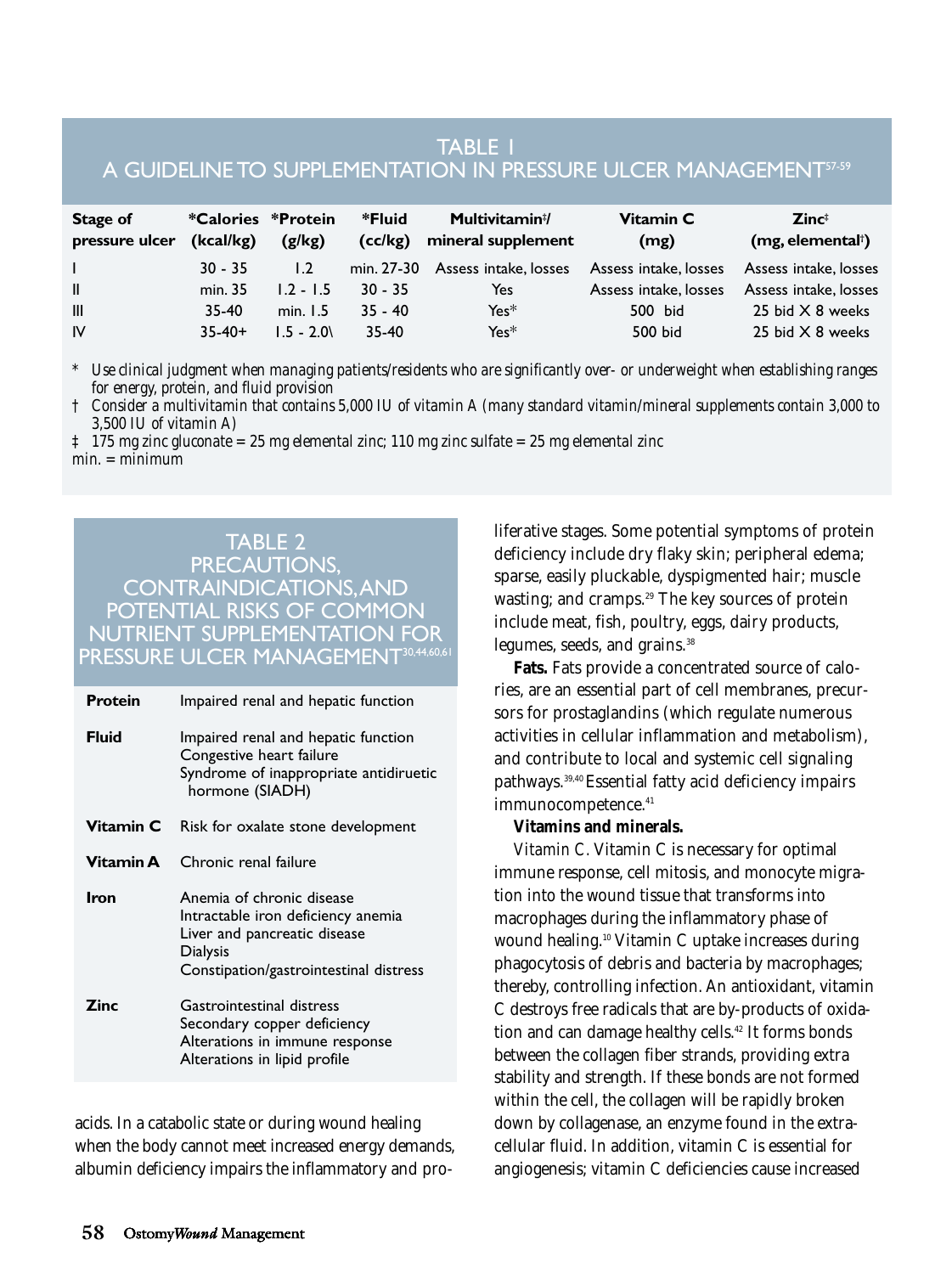capillary fragility, decreased wound strength, wound dehiscence,<sup>32</sup> and impaired collagen production.<sup>33</sup> The metabolic stress of a pressure ulcer increases the requirement for vitamin C, and studies have suggested that the concentration of vitamin C rises in healing tissue.29 Some potential physical signs of vitamin C deficiency include bruising, purpura, petechiae around hair follicles, and swollen, spongy and/or bleeding gums.<sup>29</sup> The main sources of vitamin C include citrus fruits and juices, strawberries, tomatoes, sweet peppers (especially red), potatoes, broccoli, cauliflower, brussels sprouts, and cantaloupe.<sup>38</sup>

*Vitamin A.* Vitamin A improves cell-mediated immunity; is necessary for wound debridement, fibroplasia and epithelialization; and improves collagen synthesis and cross-linking. It plays a unique role in counteracting the delay in wound healing caused by steroids, diabetes, and radiation damage.<sup>43</sup> Vitamin A deficiency causes increased susceptibility to infections and decreases epithelialization and collagen and granulation tissue development in the proliferative stages of wound healing. $33,40$ 

Some potential symptoms of vitamin A deficiency include dry skin, taste and smell impairment, follicular hyperkeratosis, and corneal or conjunctival dryness.44 Key food sources of vitamin A include liver, milk/dairy products, egg yolk, and fish oils.<sup>29</sup>

*B vitamins.* Thiamine, riboflavin, pyridoxine (vitamin  $B_6$ ), folic acid, and pantothenate are B vitamins that assist in leukocyte formation, participate in metabolic processes necessary to provide energy required for the anabolic process of wound healing, and are essential cofactors in enzyme activity. Thiamine, riboflavin, vitamin  $B_{12}$ , and pyridoxine are necessary for collagen matrix synthesis.<sup>36</sup> Deficiencies have an indirect effect on wound healing by decreasing host resistance because of impaired antibody formation and white blood cell function, which also increases susceptibility to infections.43 Symptoms of B vitamin deficiency include moodiness, restlessness, irritability, insomnia, sore or dry mouth and tongue, and muscular weakness. Key food sources containing many of the B vitamins include meat, liver, fish, chicken, whole and enriched grain products, beans (legumes), nuts, dairy products and leafy greens.

*Vitamins E and K.* Oral vitamin E is contraindicated during pressure ulcer management because it interferes with collagen synthesis, scavenges oxygen in the vicinity of the wound, prolongs the inflammatory phase of wound healing, and may interfere with the beneficial roles of vitamin A in wound management.<sup>29,30,45</sup>

Vitamin K is essential in the clotting process but contributes little to wound healing. However, vitamin K deficiency contributes to decreased coagulation, which impairs the inflammatory phases of wound healing.

*Iron.* Iron is necessary for optimizing tissue perfusion by transporting oxygen to the tissues and is necessary for collagen synthesis. A deficiency may cause increased tissue ischemia, impaired collagen cross-linking, and decreased wound strength.<sup>39</sup> Possible symptoms of iron deficiency include loss of energy (mild fatigue to exhaustion), pallor, sore tongue, digestive tract disturbances, appetite disorders, and brittle spoon-shaped nails.<sup>29</sup> Food sources of iron include meat, poultry, fish, liver, organ meats, eggs, legumes, nuts, dried fruit, fortified breads, cereals, and pastas. The iron found in animal sources is more bio-available than that provided by plant foods. Iron absorption from foods is enhanced if iron is consumed in a meal or snack that contains a source of vitamin C.<sup>38</sup>

Health professionals must distinguish between iron deficiency anemia and anemia of chronic disease, which may be present concurrently with many disease and inflammatory states (eg, chronic non-healing pressure ulcers). Inappropriate iron supplementation or supplementation without vigilant monitoring in anemia of chronic disease can lead to iatrogenic hemochromatosis. To detect iron deficiency, a serum ferritin assay should be ordered alone. Its utility is increased if a marker of inflammatory disease such as C-reactive protein (CRP) is assessed concurrently because ferritin is an acute phase reactant and may be elevated in the absence of iron overload in the presence of an inflammatory process. Serum iron and total iron binding capacity (TIBC), as well as ferritin, remain a valid combination of tests for the investigation of iron overload.<sup>46,47</sup>

*Zinc.* Zinc is an essential mineral found in almost every cell and important in the inflammatory phase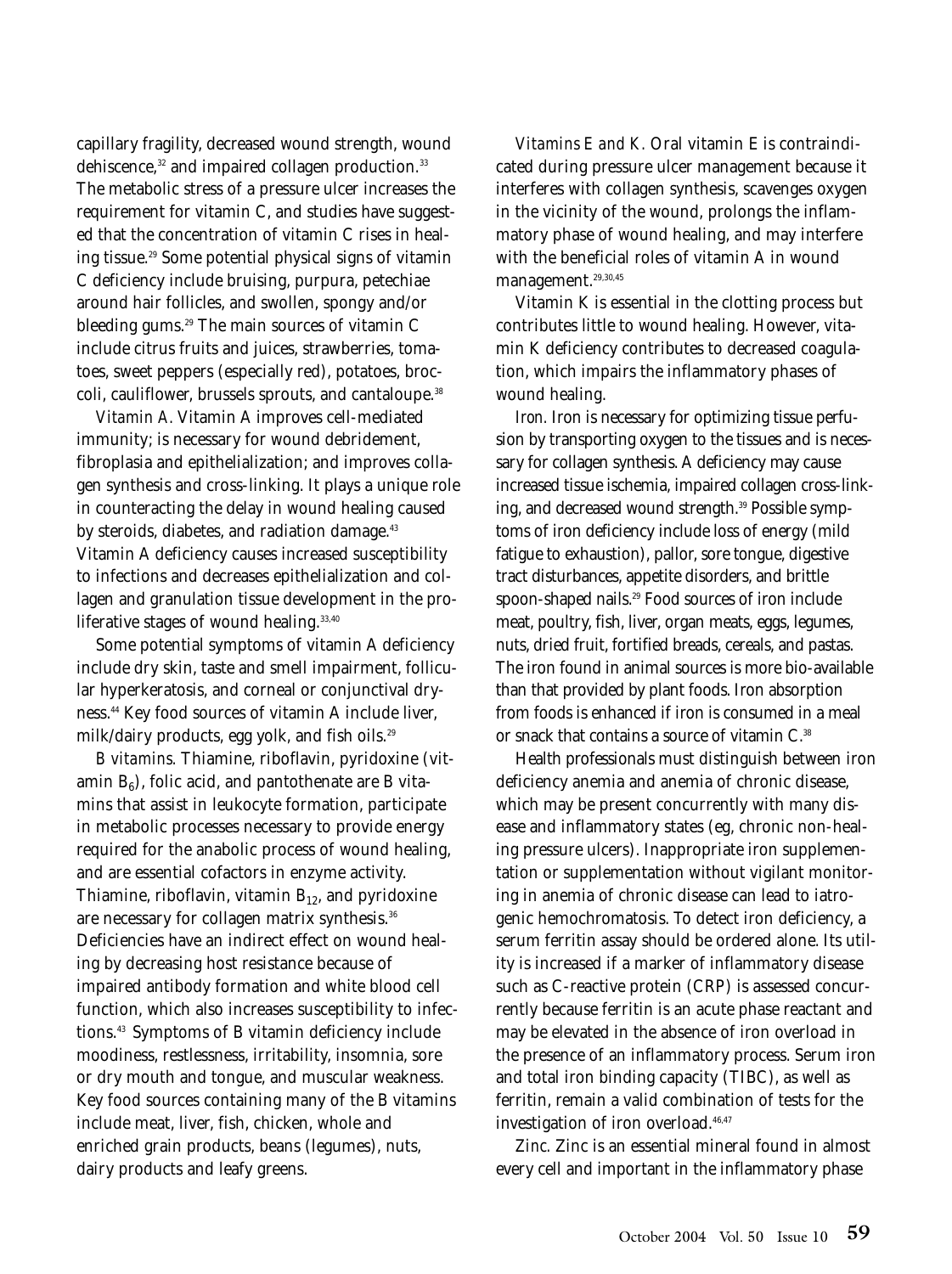of wound healing, producing antibodies and activating lymphocytes. It is necessary for DNA replication and essential for cells that have a rapid cellular apoptosis/proliferation rate, including inflammatory cells, epithelial cells, and fibroblasts. Zinc stimulates the activity of more than 100 enzymes and is necessary for membrane stability and the maturation of collagen in the proliferative and remodeling phases of wound healing.<sup>48</sup> Deficiency may decrease rates of fibroplasia, epithelialization, and collagen synthesis as well as wound strength and impair immune response, increasing susceptibility to recurrent infections.<sup>39</sup> Some potential consequences of zinc deficiency include impaired sense of taste and smell, increased risk for respiratory infections, and seborrhea-like dryness and redness of the nasolabial fold and eyebrows. Food sources of zinc include meat, fish, seafood (especially oysters), poultry, liver, eggs, milk, legumes, whole wheat products, and wheat germ.<sup>50</sup>

The efficacy and risk of zinc supplementation for pressure ulcer management is a subject of much discussion in the literature. The general belief is that zinc supplementation is beneficial when a patient/resident is zinc-deficient but not in the absence of deficiency.30,50 The most commonly utilized test to assess zinc status is a plasma zinc test but given the strong homeostatic control of zinc in the body and the many factors that may influence the determination of zinc status (eg, metabolic stress, sepsis, aging, exercise, time of sample, and fasting versus non-fasting sample), a significant number of authors acknowledge that assessing zinc status in patients is difficult.<sup>30,49</sup>

Health professionals must use clinical judgment and fully assess a patient's zinc intake, potential losses, and conditions that may negatively affect zinc status. Although a plasma or serum zinc concentration does not necessarily correlate with whole body zinc status, hospitalized patients are at particularly high risk for overt or subclinical zinc deficiency for many reasons.<sup>51</sup> The elderly may have a subclinical zinc deficiency; if they are injured or experience chronic ulcers, the requirement for zinc will be increased and unmet. The effects of previous deficiency will be compounded by any physical stress, such as a wound.<sup>52</sup> The elderly with zinc deficiency may benefit most from zinc supplementation.<sup>29</sup>

Zinc is absorbed primarily in the small intestine; however, only 20% to 40% of ingested zinc is absorbed. Zinc absorption is impaired by gastrointestinal disorders and by high fiber, phytate, and calcium intake. Zinc absorption is also decreased in older adults. Ninety percent (90%) of zinc loss occurs via the fecal route, including biliary losses. Gastrointestinal and pancreatic disorders, emesis, and diarrhea contribute to zinc losses. Re-absorption of endogenous zinc occurs more distally in the small bowel; therefore, disorders affecting this portion of the gastrointestinal tract will result in greater zinc excretion. Two percent (2%) to 10% of losses occur through the urinary tract. Conditions with increased urine production or increased muscle breakdown (eg, acute catabolism, diuretic use, and diabetes) and the reduced ability of kidneys to concentrate urine are factors in zinc loss.<sup>53</sup> Zinc is also lost through wound exudate. Large wounds, chest tubes, and subcutaneous wound drains contribute further to zinc losses. Infection, trauma, and acute stress have been associated with sequestration of zinc in the liver, resulting in depressed serum zinc levels.<sup>30</sup> Low serum albumin, which results in increased urinary zinc excretion, has a direct impact on zinc levels because zinc is primarily bound to albumin.<sup>30</sup> These and other factors such as potential drug-nutrient interactions must be taken into account when considering zinc supplementation for wound management.

If a patient receives both iron and zinc supplements, zinc should be given with meals and iron provided between meals because of the interaction and competition for absorption between iron and zinc.<sup>54</sup>

# **Practical Suggestions to Improve Nutrition Status in the Elderly**

It is important to note the overlap in some of the predominant sources of protein, iron, and zinc. If a patient/resident consistently avoids high-quality protein sources provided at meals, his/her intake of protein as well as iron, zinc, and potentially other nutrients likely will be inadequate. This and other observed patterns of intake will affect nutritional status and ability to heal and must be investigated because they hold clues to underlying dental, dysphagia, gastrointestinal, food preference, and other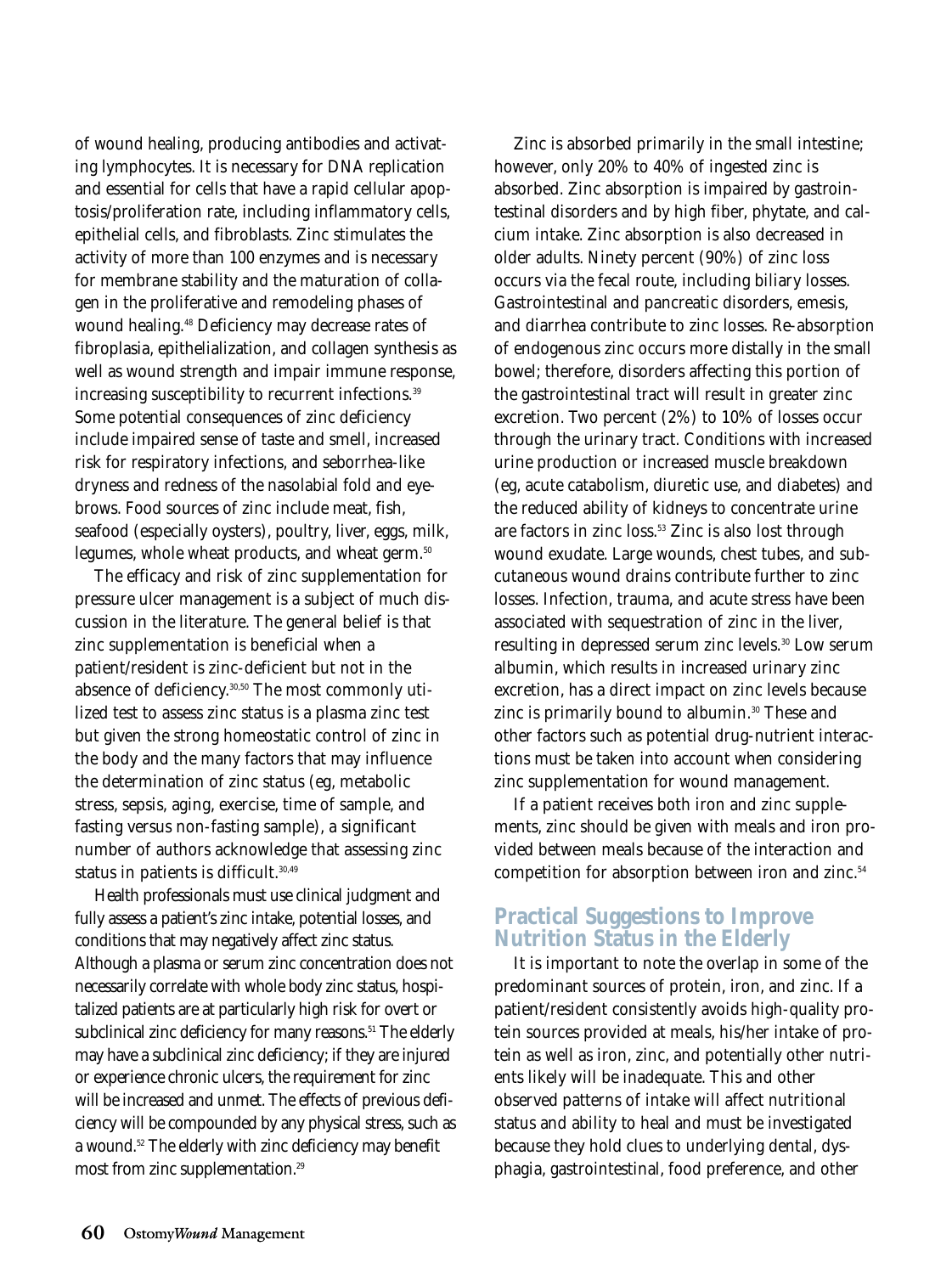issues. Menus at healthcare facilities should be scrutinized to identify potential barriers to optimal nutrient provision, given the clinical challenges faced by the patients/residents.

Practical considerations to optimize oral intake in the institutionalized elderly include the liberalization of previous diet restrictions if safe and appropriate; addressing existing impairments in dentition and swallowing; and addressing physical and/or cognitive deficits related to the individual's condition or disability. Encouraging family or friends to bring favorite foods, beverages, and sauces that contain flavorings and spices that may be preferred for their cultural or taste appeal and incorporating snacks/supplements/fluids into therapy and recreation sessions may improve nutritional intake. Snack/supplement audits can be conducted to determine which items are not consumed. Addressing the reasons why snacks are not consumed and providing appropriate alternatives may help. If adequate oral intake of nutrients from foods and supplements cannot be sustained in order to meet the increased requirements of a pressure ulcer, the option of tube feeding support should be discussed with the patient/resident and his/her decision maker. Quality of life issues should be paramount in an individual's care plan.

**Med pass.** A practical and valuable strategy to enhance the nutritional status of institutionalized older adults is the "med pass" program.55,56 The essence of this nutrition intervention is the provision of medications using a nutrient-dense liquid nutritional supplement rather than water, juice, or ginger ale. A small serving  $-$  (ie, 2 oz (60 mL) of a 2-calorie per mL product – provided with medications four times daily between meals is less likely to result in fullness that affects food intake than a full can provided with or between meals, and results in the consumption of an additional 500 calories and approximately 40 g of protein (depending on the product), vitamins, and minerals. Suggestions to enhance the success of this program include obtaining physician orders to support the med-pass program and recording the program onto the medication administration record. If dysphagia to regular fluids is an issue and the facility does not provide

pre-thickened supplements, these supplements can be thickened at the bedside at the time of administration.

## **A Guideline to Supplementation in Pressure Ulcer Management**

Table 1 summarizes guidelines for nutrient supplementation based on pressure ulcer stage. These guidelines were developed by summarizing the literature and outcomes in clinical practice. However, it is important to note that nutrition intervention for pressure ulcer management must be based on thorough individual assessment and take into account potential risks for supplementation, precautions, and contraindications.

#### **Precautions, Contraindications, and Potential Risk of Nutrient Supplementation**

Nutrition intervention for pressure ulcer management is not a "cookie cutter" approach — ie, recommendations for all Stage III pressure ulcers, for example — will not be identical and must be based on thorough nutrition assessment and full awareness of a patient's/resident's complete clinical picture. Table 2 highlights some of the clinical conditions in which the prescription of elevated levels of protein, fluid, vitamins C and A, iron and zinc, which require particular caution when recommending supplementation and potential risks of inappropriate supplementation are contraindicated. This list of precautions and contraindications is not exhaustive. Patients/residents who receive nutrition and hydration partially or exclusively from tube feeding may not require additional nutrient supplementation depending on assessed needs, the nutrient content of the volume of formula provided, the extent of depletion, adequacy of oral intake if any, and extent of nutrient losses. As with any nutrition intervention, thorough assessment, individualization of intervention, and sound clinical judgment are imperative.

#### **Conclusion**

Malnutrition has deleterious consequences on the body's ability to prevent and heal pressure ulcers. Wound care clinicians must identify patient/resident populations at risk for malnutrition, such as the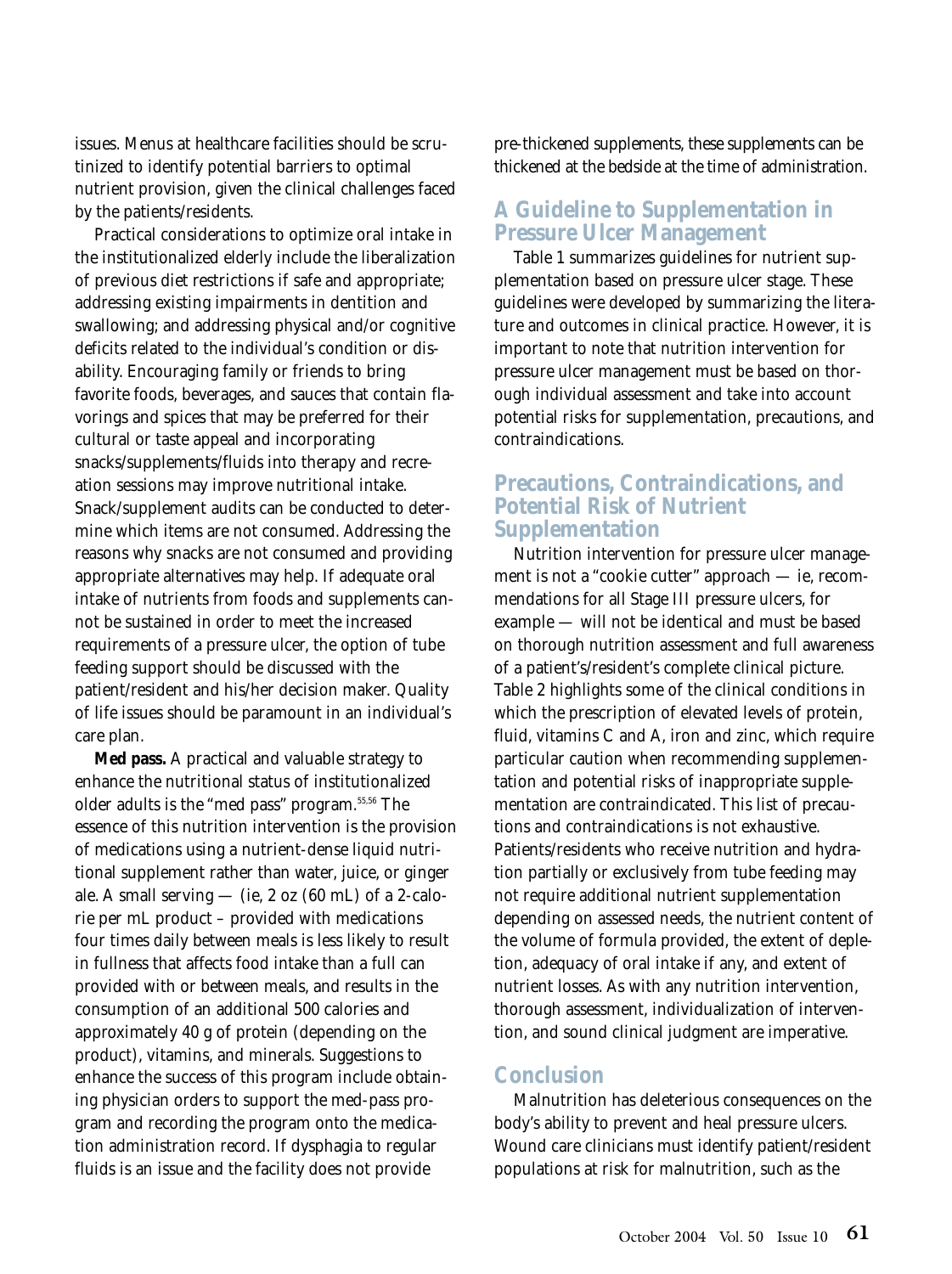institutionalized elderly, and take immediate and effective preventive and corrective measures.

Ms.  $S$  — with interventions to improve her nutrition and fluid intake, meticulous moist wound healing, and pressure relief — healed her pressure ulcer and survived for 2 more years in the LTC facility. Nutritional intervention in pressure ulcer management is truly "healing from the inside out." - **OWM**

#### **References**

- 1. Thomas D. Undernutrition in the elderly. *Clin Geriatr Med*. 2002;18(4):XIII.
- 2. Correia MITD, Waitzberg DL. The impact of malnutrition on morbidity, mortality, length of hospital stay and costs evaluated through a multivariate model analysis. *Am J Clin Nutr.* 2003;22(3):235–239.
- 3. Horn SD, Bender SA, Ferguson ML, et al. The national pressure ulcer long-term care study: Pressure ulcer development in long-term care residents. *J Am Geriatr Soc*. 2004;52(3):359–367.
- 4. Langer G, Schloemer G, Knerr A, Kuss O, Behrens J. Nutritional interventions for preventing and treating pressure ulcers (Cochrane Review). *The Cochrane Library*. 2004;1.
- 5. Gunningberg L. Prevention of pressure ulcers in patients with hip fractures: Definition, measurement and improvement of the quality of care. 2000. Available at: http://publications.uu.se/uu/fulltext/nbn\_se\_uu\_diva-559.pdf. Accessed April 4, 2004.
- 6. Moore A. Hip fractures. In: Kerr, EA, Asch, SM, Hamilton, EG, McGlynn, EA, eds. *Quality Care for General Medical Conditions: A Review of the Literature and Quality Indicators*. 2000. Available at: www.rand.org/publications/MR/MR1280/mr1280.ch12.pdf.

Accessed April 4, 2004.

- 7. Marcos A, Nova E, Montero A. Changes in the immune system are conditioned by nutrition. *Eur J Clin Nutr*. 2003;57(S1):S66–S69.
- 8. Demling RH, DeSanti L. Involuntary weight loss and the non-healing wound: the role of anabolic agents. *Adv Wound Care*. 1999;12(S1):S1–S14.
- 9. Himes D. Protein-calorie malnutrition and involuntary weight loss: the role of aggressive nutritional intervention in wound healing. *Ostomy Wound Manage*. 1999;45(3):46–55.
- 10. Casey G. Nutritional support in wound healing. *Nurs Stand*. 2003;17(23):55–58.
- 11. Breslow RA, Hallfrisch J, Guy G, Crawley B, Goldberg AP. The importance of dietary protein in healing pressure ulcers. *J Am Geriatr Soc*. 1993;209:63–72.
- 12. Morley JE, Silver AJ. Anorexia in the elderly. *Neurobiology of Aging*. 1998;9:9–16.
- 13. Walaszek P, Collins N, Demling RH. Involuntary weight loss: treatment issues in long-term care. *The Consultant Pharmacist*. 2002;17(SA):S11–S21.
- 14. Keller HH. Practical guidelines for staff management of undernutrition in a long-term care population. *Mod Nurs Home*. 1994;2(7):40–49.
- 15. Russell RM. Changes in gastrointestinal function attributed to aging. *Am J Clin Nutr*. 1992;55:1203S–1207S.
- 16. De Graff C, Polet P, van Staveren WA. Sensory perception and pleasantness of food flavors in elderly subjects. *Journal of Gerontology Series A: American Biological Science and Medical Science*. 1994;49:3:P93–100.
- 17. Thomas DR, Ashmen W, Morley JE, Evans WJ. Nutritional management in long-term care: development of a clinical guideline. *J Gerontol*. 2000;55A(12):M725–M734.
- 18. Groher M. Managing dysphagia in a chronic care setting: an introduction. *Dysphagia*. 1990;5:59–60.
- 19. Holt P. Diarrhea and malabsorption in the elderly. *Clin Gastroenterol*. 2001;30(2):427–444.
- 20 Edington J, Boorman J, Durrant ER, et al. Prevalence of malnutrition on admission to four hospitals in England. *Am J Clin Nutr*. 2000;19(3):191–195.
- 21. Donini LM, Savina C, Cannella C. Eating habits and appetite control in the elderly: the anorexia of aging. *Int Psychogeriatr*. 2003;15(1):73–87.
- 22. Morley JE, Kraenzle D. Causes of weight loss in a community nursing home. *J Am Geriatr Soc*. 1994;42:583–585.
- 23. Van Staveren WA, de Graaf C, de Groot LCPGM. Regulation of appetite in frail persons. *Clin Geriatr Med*. 2002;18(4):675–684.
- 24. Fuenkes GI, de Graaf C, van Staveren WA. Social facilitation of food intake is mediated by meal duration. *Physiology and Behaviour*. 1995;58:551–558.
- 25. De Castro JM, Stroeblele N. Food intake in the real world: implications for nutrition and aging. *Clin Geriatr Med*. 2002;18(4):685–697.
- 26. Zulkowski K, Albrecht D. How nutrition and aging affect wound healing. *Nurs*. 2003;33(8):70–71.
- 27. Timiras PS. *Physiological Basis of Aging and Geriatrics, 2nd ed*. Boca Raton, Fla.: CRC Press, Inc.;1994.
- 28. Demling RH, DeSanti L. Protein-energy malnutrition and the nonhealing cutaneous wound. Available at: http://nurses.medscape.com/viewprogram/714\_pnt. Accessed April 1, 2004.
- 29. Mazzotta M. Nutrition and wound healing. *J Am Podiatr Med Assoc*. 1994;84(9):456–461.
- 30. Ross V. Micronutrient recommendations for wound healing. *Support Line.* 2002;24(4):3–9.
- 31. Green-Burger S, et al. Food for thought preventing/treating malnutrition and dehydration. *Contemp Longterm Care*. 2001;April:24–28.
- 32. Leninger SM. The role of nutrition in wound healing. *Crit Care Nurs Q*. 2002;25(1):13–21.
- 33. Sussman C, Bates-Jensen B. Wound healing biology and chronic wound healing. In: *Wound Care- A Collaborative Practice Manual for Physical Therapists and Nurses*. Gaithersburg, Md.: Aspen Publication;1998:49–82.
- 34. Marcos A, Nova E, Montero A. Changes in the immune system are conditioned by nutrition. *Eur J Clin Nutr.* 2003;57(S1):S66–S69.
- 35. Kaiser G. The adaptive immune system. 2002. Available at: www.cat.cc.md.us/courses/bio141/lecguide/unit3/cellular/cmi overview/cmioverview.html. Accessed June 15, 2004.
- 36. Russell L. The importance of patient's nutritional status in wound healing. *B J Nurs*. 2001:10(6S): S42–49.
- 37. James J. Optimal wound healing: a comprehensive approach